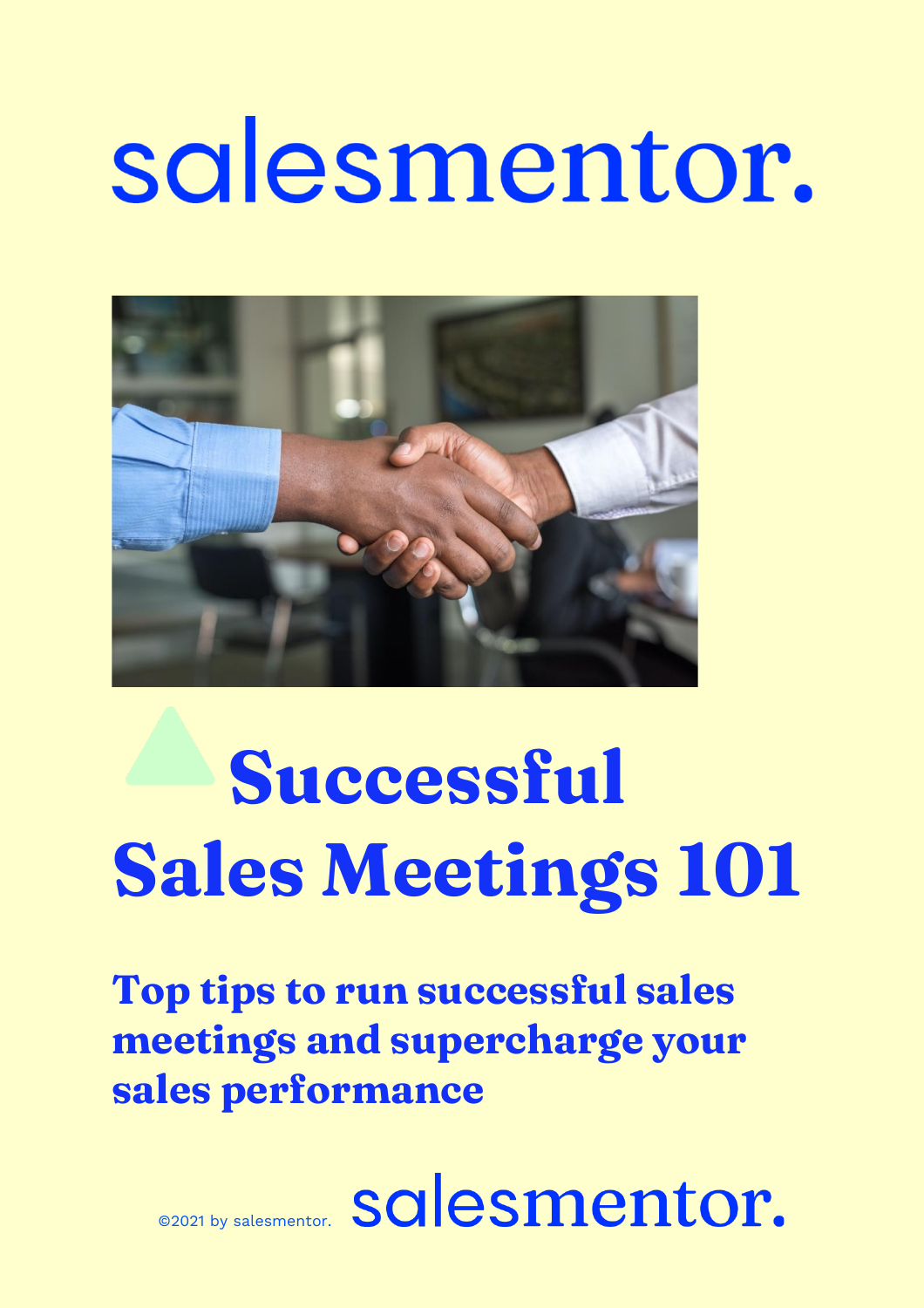This short guide is full of practical suggestions to help you run more successful sales meetings. It is intended to assist SaaS founders and their teams succeed at selling. It is based on over 20 years of experience, selling complex B2B SaaS and technology solutions.

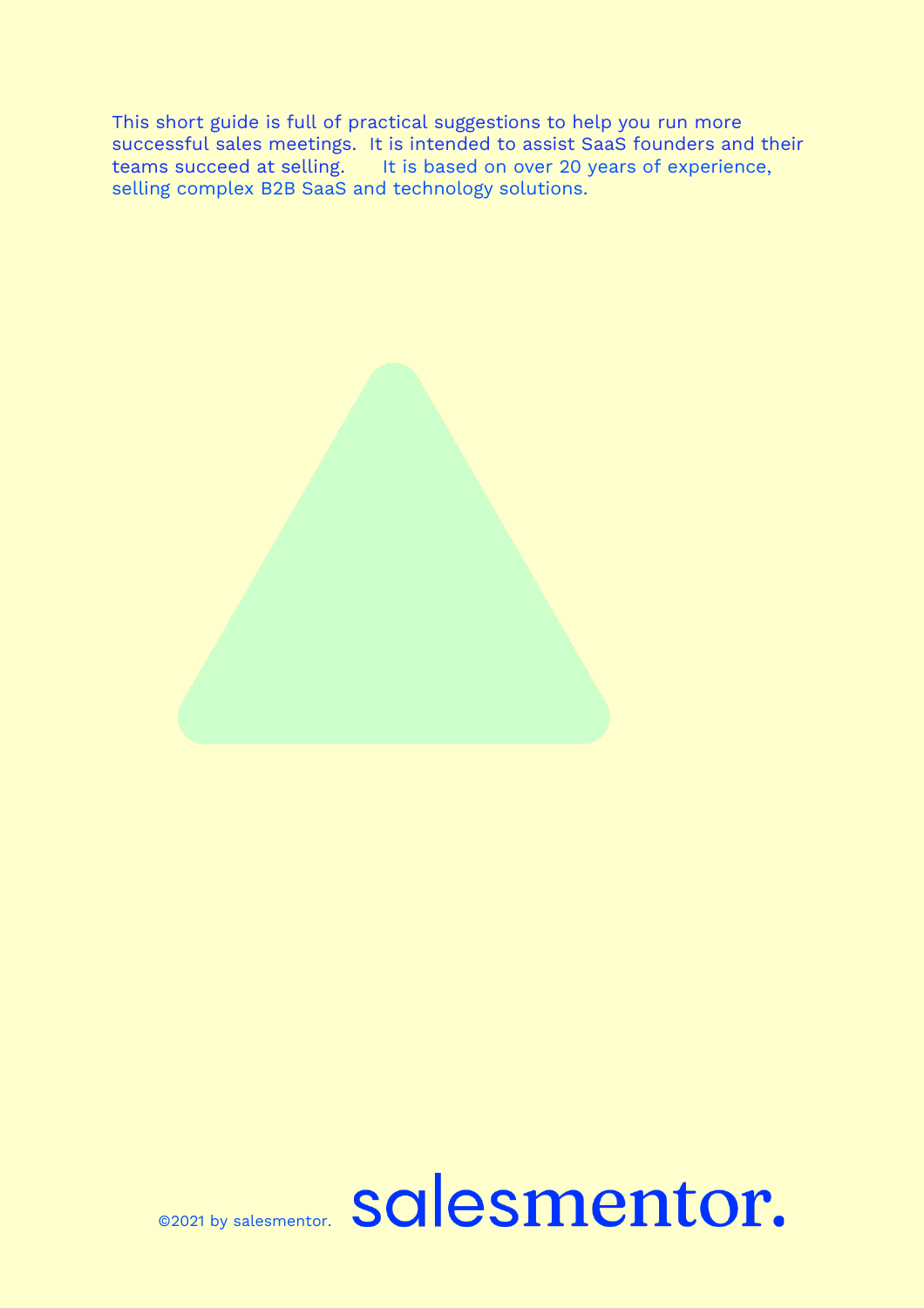You have booked the first meeting with your prospect and want to make an excellent first impression. Crucially, you want to engage them so that they move toward to the next step in the buying process. Here are some top tips to help you succeed.

#### **1. What is the purpose of the meeting and what is the desired outcome?**

Most of the time with SaaS sales, the first meeting is all about the demo. I have seen salespeople overly focussed on giving the demo to the detriment of everything else. They arrive at the meeting, introduce themselves and launch into a long, monotonous demo, without ever having asked any questions. If your meeting is 30 minutes, the actual demo should take up maximum 5 mins in most instances. The rest of time should be a two-way conversation, whereby you gain a better understanding of their challenges and build rapport by asking questions. Contrary to what you might think and what most salespeople do, the prospect should be talking most of the time. The aim of the first meeting is to:

- Understand the prospect's problems by asking questions
- Position your offering as the solution to these problems
- Build rapport
- Understand the how the purchase and sign off process works
- Deal with any objections
- Gain commitment to move to the next stage of the buying journey (e.g: schedule a follow-up meeting with other stakeholders, prepare a proposal and present it, answer any outstanding questions)

#### **2.Do your Research**

This might sound obvious, but make sure that you know who will be attending the meeting and their respective job titles. Using LinkedIn, you can gain additional information on your audience, such as the university they attended and contacts you have in common. This information can be a useful icebreaker at the meeting and establishes some common ground.

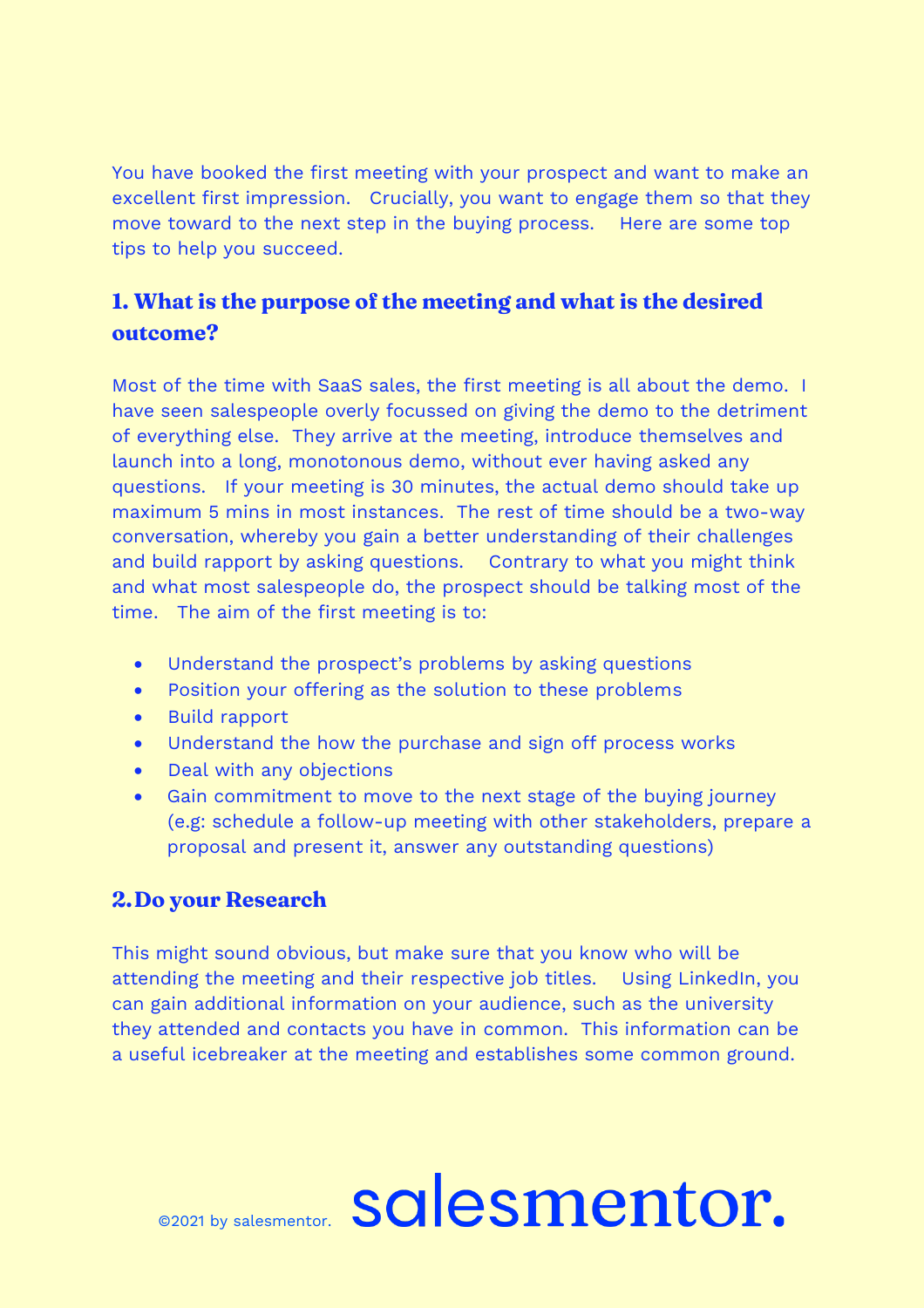#### **3.Ask the right type of questions**

We all love talking about ourselves. Therefore, getting your prospect to speak about themselves, and their business is a quick way to build rapport. Questions are also important because they provide you with crucial information about their problems, as well as useful information on who is involved in the purchasing decision. Salespeople can use different types of question during the meeting:

#### **Context Questions**

These questions relate to the prospect's everyday business and are a way of kicking off a meeting, following introductions. Typical context questions include: *"How many analysts do you have in the fixed income department?"* or *"Which systems do you currently use?"*

Good salespeople also ask strategic questions, such as: *"what are your business priorities for the next 12 months?"* or *"How has business been going recently?"*

Do not ask too many context questions, as this will invariably annoy your prospect because the conversation becomes one-way.

#### **Problem Questions**

These are questions that force the prospect to think about the problems you know they face daily, such as wasting time checking and cleaning data, integrating different sources of data into one place, wasting time and money dealing with unreliable systems.

The idea is that you formulate your questions to get the prospect to speak about these problems, for example: *"Where do you have the biggest headaches in your equity analysis?"* or *"Have you had difficulties integrating ESG into your fixed income strategies?"*

#### **Implied Questions**

These questions are especially effective, because they get the prospect to think about the wider consequences and knock-on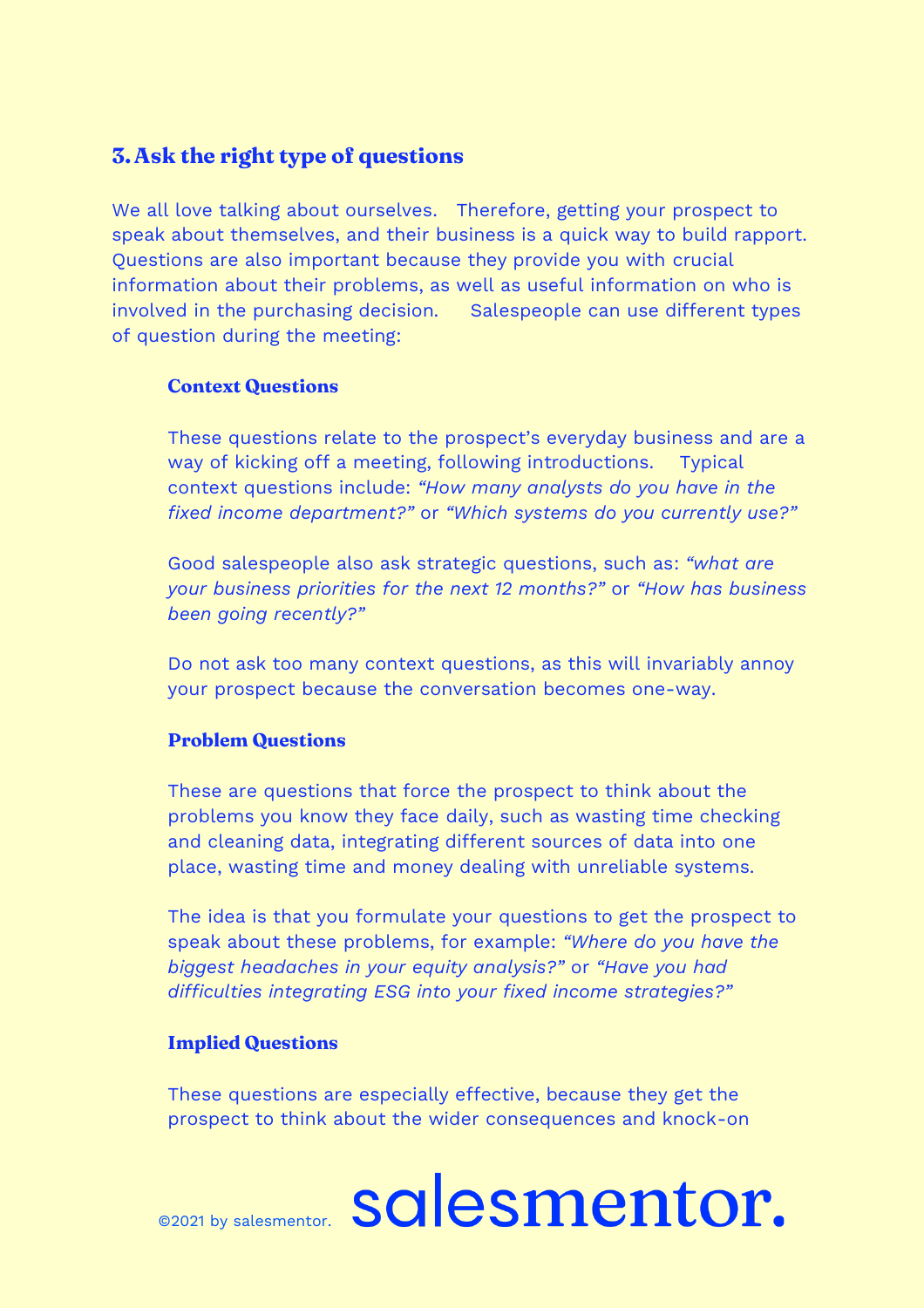effects of the problems identified previously. The idea is to get the prospect to consider the worst-case scenario of not dealing with a particular problem that your offering solves. By doing so, the problem becomes significantly large enough in your prospect's mind to warrant the investment in your solution. You should not start asking implied questions until the prospect has identified their problems.

Some examples of implied questions: *"What would an outage of live pricing data have on your trading department?", "How could stale data affect your investments?", "What worries you most about not having an accurate overview of your portfolios in once place?"*

#### **Positive Questions**

Positive questions get your prospect to consider a world where their problems have been resolved and ask about the value of your solution. Some examples: *"Why is it important to you to address this problem?", "What other benefits do you see with this solution?", "Why is clean data important to you?", "How will the analytical functions help you with your fixed income investments?"*

#### **4.Dealing with objections**

No matter how well your meeting goes, there will always be some objections. For any product or service there are common objections, and you should anticipate the ones most likely to be raised regarding your offering. Develop one or two responses to the most common objections beforehand. Common objections include:

- We are happy with our existing provider
- You are too expensive
- This is not a priority for us now

Examples of how to deal with these:

#### **We are happy with our existing provider**

This is a difficult one to deal with because it is a fact. However, it is worth doing some digging to find out who the supplier is, how long they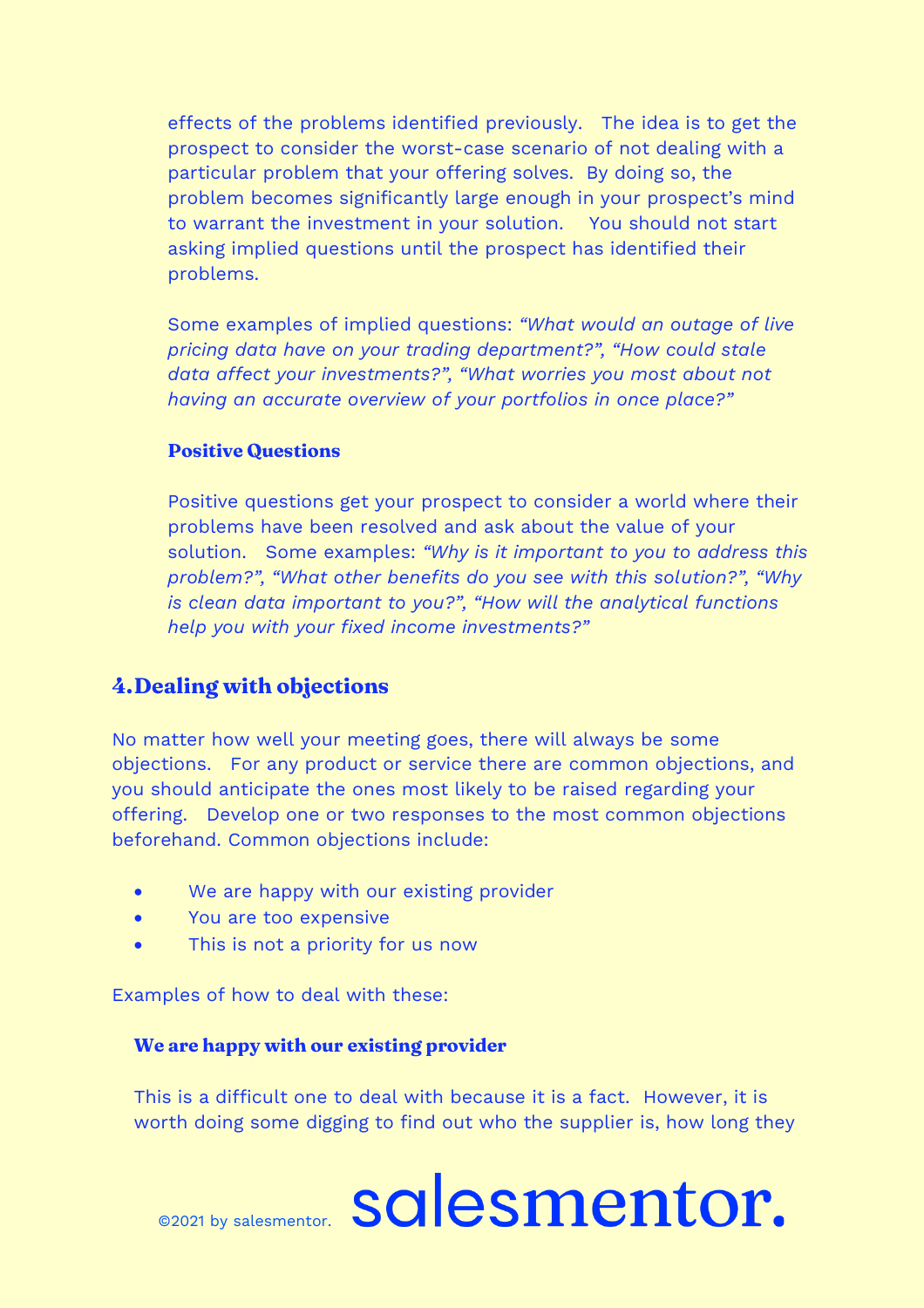have been using them, which specific services they receive from the supplier and how happy they really are with the supplier. From experience, it takes time to build a case to replace an existing provider and will involve you approaching different key stakeholders to convince them. One tactic is to make an offer that is hard for them to resist as a way of getting a foot in the door. Once you have onboarded them, it is important that you provide value and excellent client care. Later down the line, you can transition them to your list fees.

#### **You are too expensive**

This is often thrown out there by prospects irrespective of whether your offer is expensive or not. Inexperienced salespeople immediately start offering discounts. Instead, pause and ask them *"Why do you say that?"* and then keep quiet. Often the prospect will start by saying something along the lines of *"Your competitor is offering the same service for 20% less"*. You can then respond along the lines of *"Oh, I understand. Whilst we are not the cheapest vendor out there, our clients appreciate the level of service they receive from us."* Then run through the benefits of your solution.

Sometimes the price objection is a sign that you are not dealing with someone senior enough to make a decision. Again, by asking some questions on why they think you are expensive will shine a light on whether they have authority of not. A good tactic would be to ask: *"if we were able to do something on price, would you be able to give us the green light?"* If you are dealing with a timewaster, they will start to make excuses.

#### **This is not a priority for us right now**

You think that your presentation and meeting went well, but the prospect tells you that it is not a priority right now. This is either a sign that you did not do a good job of addressing their problems and explaining the benefits of your solution. Or, it is simply an excuse to cover up a real objection that they are not telling you.

Working with SaaS entrepreneurs, we have noticed that they focus on one "fixed" value proposition and do not change their presentation according to what the prospect tells them is a priority. It is likely that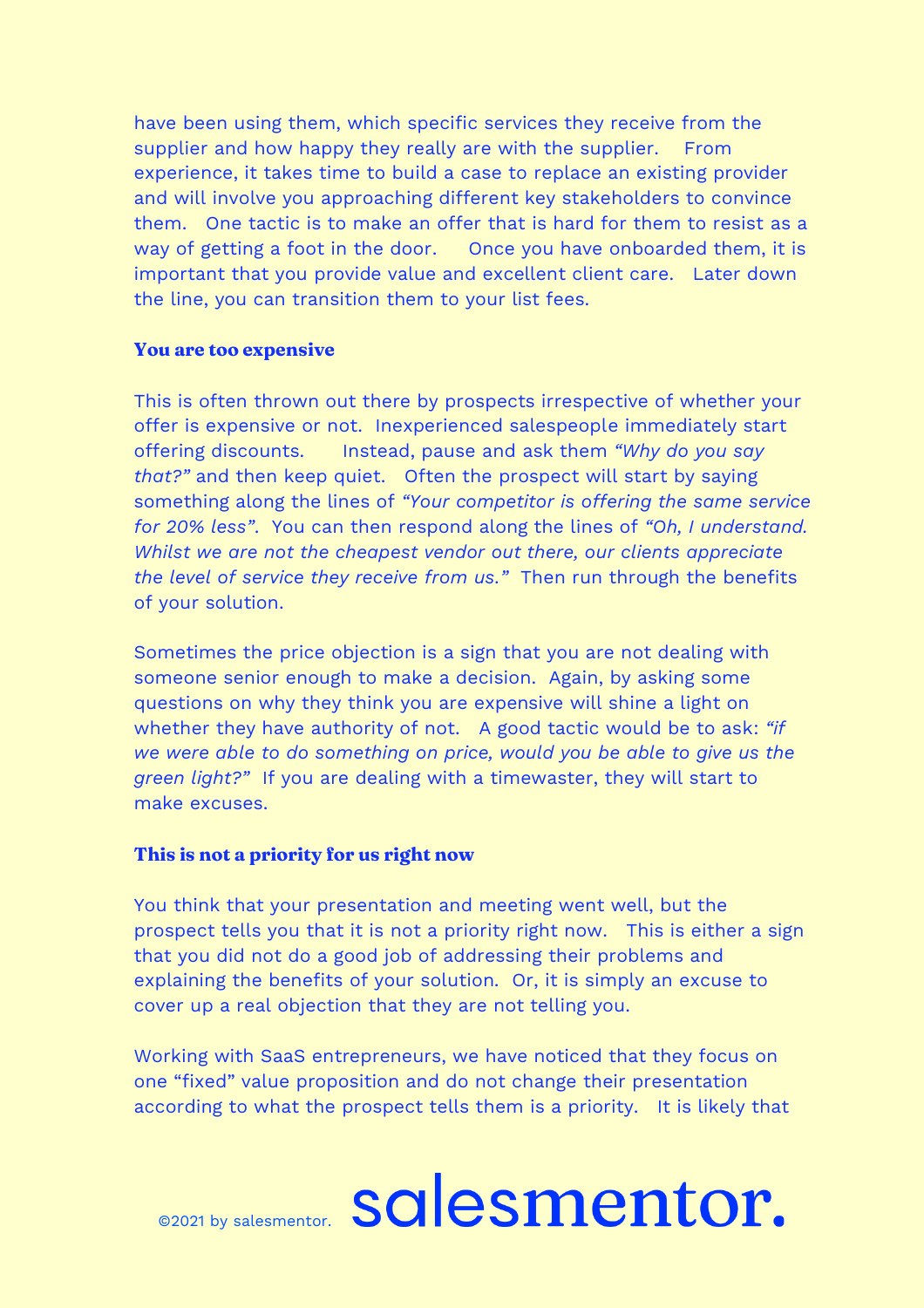your solution has several key benefits, but it is important that you focus on the one benefit that is of most importance to your prospect. Do not adopt a one-size-fits-all approach to your presentations.

You will need to do some more digging to find out if this objection is an excuse and to uncover the real objection. For example, if they mentioned that they are looking to increase profitability and you showed them how your solution can reduce costs and achieve increases in revenue, you might say something along the lines of: *"Could you help me out here. Earlier you said that increasing profitability was a priority for your business and I think I have demonstrated how we can help with that goal. Is there something I am missing here?"* When adopting this approach be confident and friendly. You should not come across as confrontational. Most of the time, the client will respond and provide the real reason for the objection, such as their perception that the perceived savings from your solution are not great enough to justify the disruption and risk of using you. Whatever their response, you now have the real reason for their objection and can build your case from there.

#### **5.Demo and focus on their priorities**

When running demos, less is more. The aim should not be to show every wonderful feature and piece of functionality, but to focus on the one part of the software that addresses their main priorities and solves the pain points you discovered at the beginning of the meeting. Be careful to pause regularly and ask, *"does this make sense?"*. The best demos are interactive, with the prospect asking questions along the way. Once you have shown the functionality that addresses a specific question, ask *"does that answer your question?"* The aim is to make them feel in control and show the most valuable parts of your solution in terms of the prospect's priorities.

#### **6.Do more active listening**

We've all been on the receiving end of a salesperson delivering their monologue on how their company is the best provider of financial data in the market and how they have a distinguished record and have won lots of awards. How does that make you feel? Yes, you switch-off and want to get away from them as soon as possible.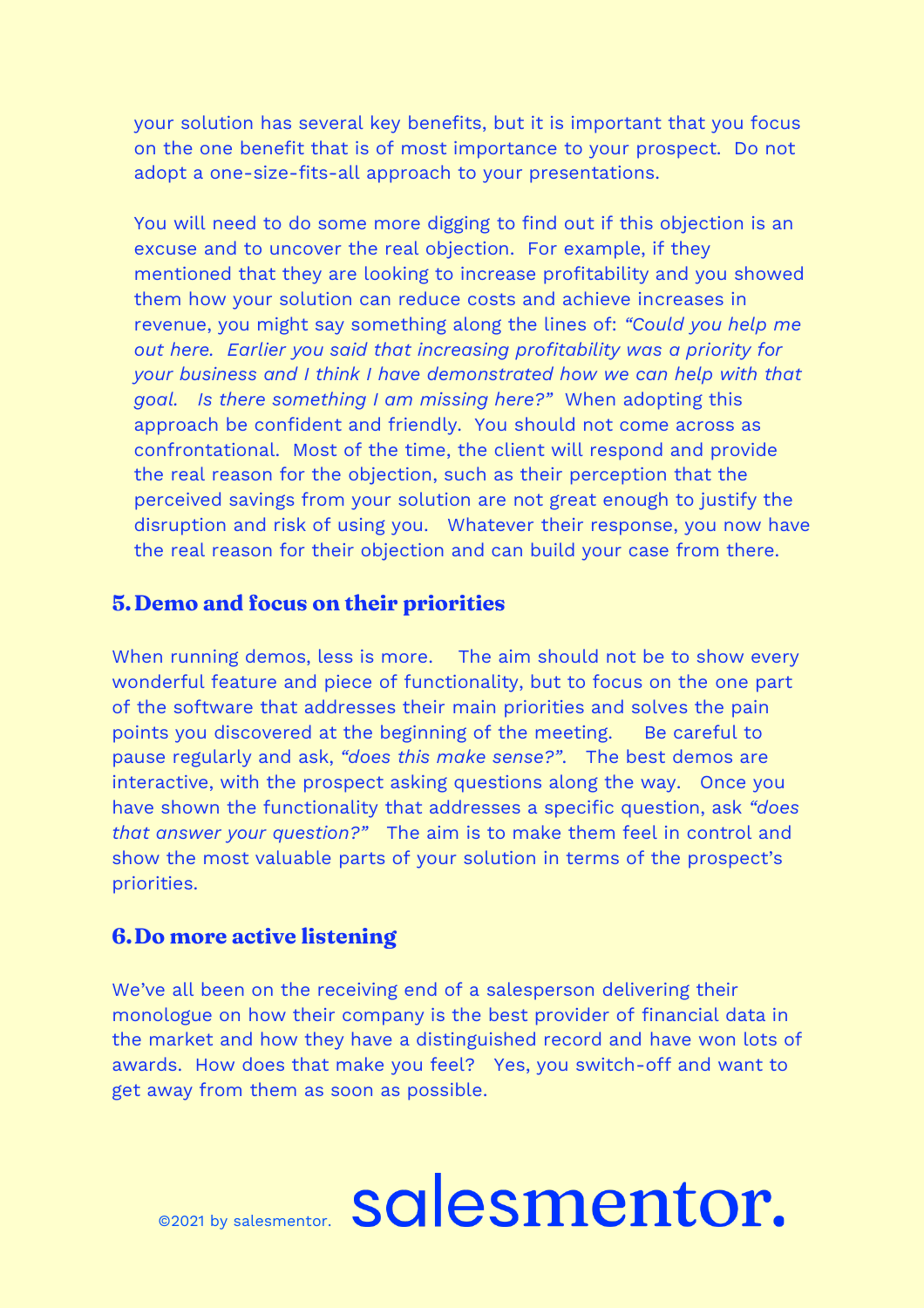The best sales interactions are those where the salesperson asks questions (see Section 3). This is important because it builds rapport and gets the prospect to think about their situation. Resist the urge to speak (I know this is hard) and let the prospect be heard. In today's noisy world, it is rare that anyone feels truly heard and it is a powerful way to stand-out from your competitors.

As Bob Etherington explains in his excellent book, *Cold Calling for Chickens,* "telling is not selling". In my career, I have seen salespeople launch straight into what I call the "product dump" without even having asked the prospect one single question.

There is a great deal of research which shows that people are most persuaded when they persuade themselves. Rather than telling a prospect that they should buy what you offer, you should ask questions which lead the prospect, themselves, to the conclusion that your product is the best solution to their problem. I like the way Bob Etherington explains how the power of questions is *"like getting hold of their lapels and jerking them toward you"*. (*Cold Calling for Chickens*, page 97). By asking the right questions, you are forcing the prospect to think about the issues which you want them to think about.

#### **7. Use stories**

It is a fact of human nature that we find stories much more memorable than dry facts and figures. The best salespeople know how to use stories to bring their meetings to life, which is important when selling often complex and technical SaaS solutions. Storytelling can be especially useful in providing social proof and building your credibility. For example:

*"We onboarded Mark at X company six months ago and he called me just yesterday to tell me that their lead generation is up and the sales team is doing 5 times more demos following our training. He also told me that they are growing the sales team on the back of their success in closing more deals."*

#### **8.Always have a next step**

Make sure that you have a next step in mind for the end of the meeting and get the prospect to agree to this. It is important that you get the